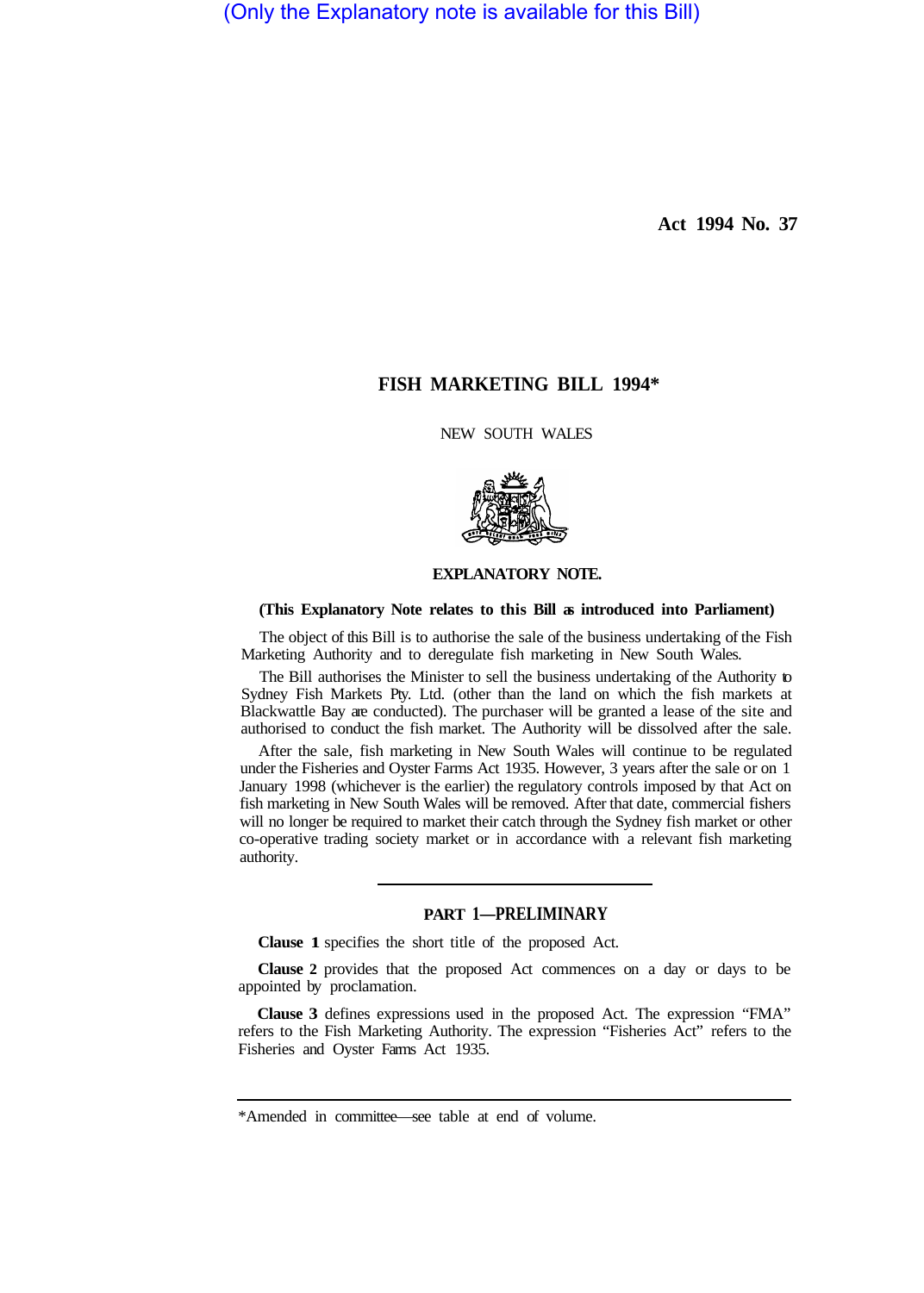*Fish Marketing 1994 [Act 1994 No. 37]* 

## **PART 2—SALE OF BUSINESS UNDERTAKING OF FISH MARKETING AUTHORITY**

#### **Division l—The sale**

**Clause 4** declares that the approved purchaser is Sydney Fish Markets Pty. Ltd.

**Clause 5** authorises the Minister to sell the business undertaking of FMA to the approved purchaser. Any assets, rights or liabilities of FMA (other than those excluded by clause 8) may be sold to the purchaser.

**Clause 6** provides that the sale date is to be appointed by proclamation.

**Clause 7** requires the proceeds of sale to be paid into the Consolidated Fund, less the costs reasonably incurred in connection with the sale.

**Clause 8** provides that the land on which the Sydney fish market is situated is excluded from sale (together with any other assets, rights or liabilities determined by the Minister). Anything excluded may be transferred by Ministerial order to the Crown, a specially constituted Fisheries Administration Ministerial Corporation or other public authority.

**Clause 9** provides for a grant of a lease of the Sydney fish market site to the approved purchaser (subject to existing leases). The clause also sanctions conditions in the leases of wholesale and retail shops on the site that require the lessees to purchase their fish from the approved purchaser's public auction facility.

**Clause 10** provides for the continuation of the Sydney fish market by the approved purchaser. The approved purchaser is to be given an appropriate marketing approval under the Fisheries Act and until the deregulation date will be required to maintain the public auction facility and accept marketable fish from commercial fishers and trading societies.

#### **Division 2—Dissolution of FMA and other consequential provisions**

**Clause 11** dissolves FMA immediately after the sale date.

**Clause 12** amends the Fisheries Act and other Acts as a consequence of the sale. The amendments constitute the Ministerial Corporation and remove provisions in the Act relating to FMA. The amendments recognise the purchaser as a trading society authorised to conduct a fish market. They maintain the requirement that only trading societies may conduct fish markets for the purpose of the initial sale of the catch of commercial fishers.

**Clause 13** vacates the offices of members of FMA.

**Clause 14** provides for the continuation of service of employees of FMA who are transferred under the sale agreement or by Ministerial order to employment with the approved purchaser. The clause preserves the accrued leave rights of those employees.

### **Division 3—Provisions relating to transfers of business undertaking**

**Clause 15** applies the Division to any Ministerial order transferring assets, rights or liabilities of FMA.